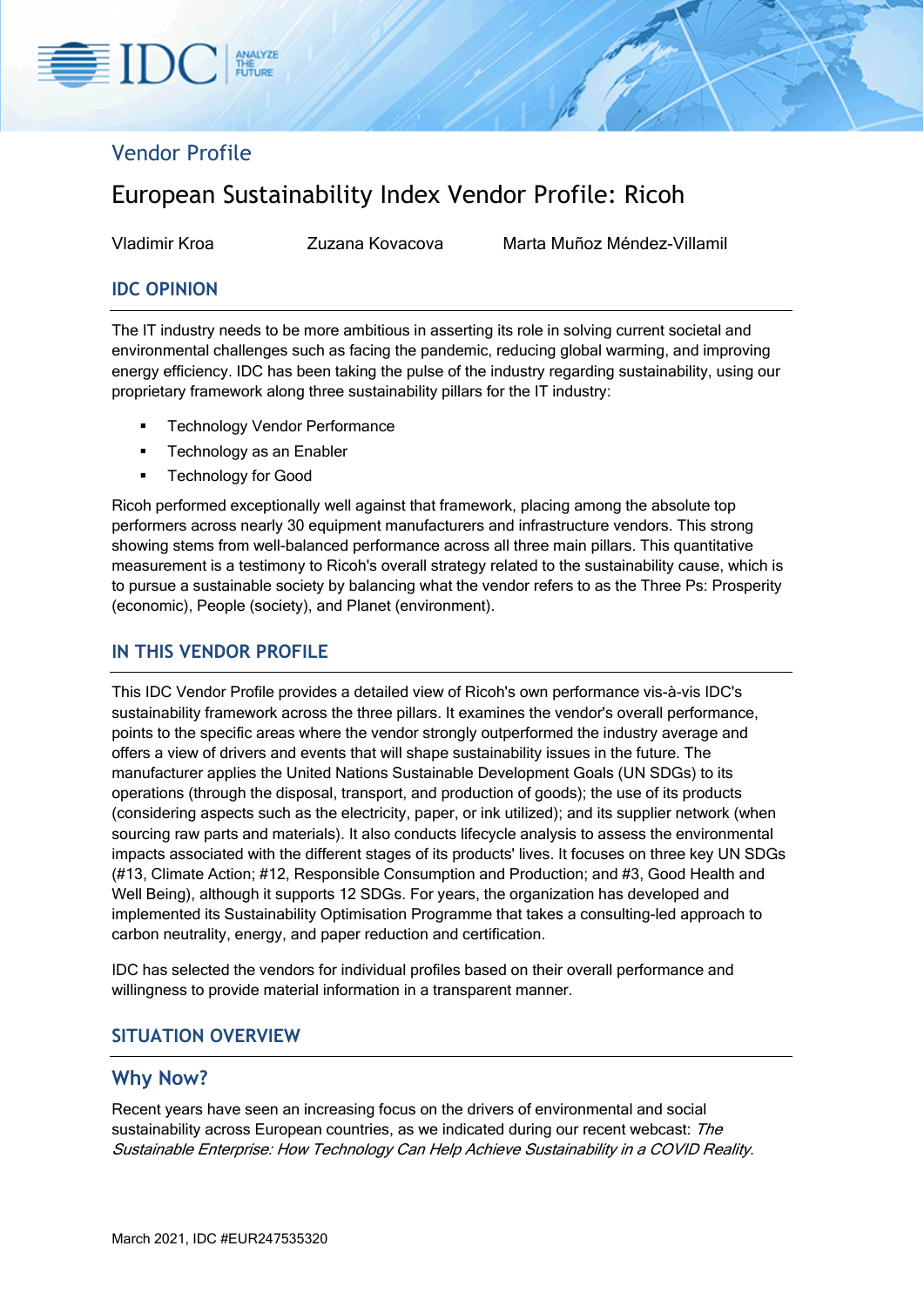These key drivers of sustainability include:

- Regulatory Environment: This driver is especially important in Europe, where the European Green Deal and national and local regulations are shaping the future direction and recovery of companies and businesses in the region (e.g., carbon tax, stimulus packages tied to green investments, regulations regarding electronic waste).
- Financial Interest: This driver relates to the role of investors as a driver of social responsibility in organizations through environmental, social, and governance (ESG) funds, rating agencies incorporating ESG indicators into their ratings, and so forth.
- **Consumer Demand:** While the role of consumers in shaping sustainability discourse through purchases decisions is a key element, this driver also encompasses suppliers and partners in the external customer role and employees as internal customers.
- Trust/Reputation: Unethical or negligent behavior regarding ESG issues can cause reputational damage, which then translates into financial loss.
- **EXECUTE THE TECT CONDUCT CONDUCT:** The availability of technology to help solve many of the challenges we face today is driving many organizations in the region to use these technologies to tackle sustainability challenges while also helping their top line.
- COVID-19: Many current COVID-19 recovery packages are linked to sustainability-related initiatives, such as the issuance of green bonds in France and Germany, and the European Commission's decision to allocate about one-third of the recovery package to sustainability-related investments.

# **Introduction to IDC's Technology for Sustainability and Social Impact Index Framework**

The events of 2020 (from the COVID-19 pandemic to unprecedented social unrest and environmental disasters) have emphasized the delicate balance between nature and society. These events have also brought attention to the crucial role all parties in society play (individuals, organizations, governments, and the private sector) and the need for collaboration between them to help solve the challenges we face. The ICT industry is a fundamental piece of this puzzle, both as a culprit and, more importantly, as a provider of solutions.

Operating a sustainable business is a top business priority for almost 60% of European organizations; hence, sustainability- and climate-related goals are integral to their corporate strategies (*European IT Services Survey*, January 2020, N=665). With 75% of European businesses intending to spend up to 50% of their IT budgets on sustainable products and services in the next two years (COVID-19 Survey, Wave 15), ICT players' enablement of sustainability has become a business necessity, as well as a moral obligation. The European ICT industry, be it through established vendors or the start-up community, already offers a variety of products and solutions to assist clients on their sustainability journeys. However, a scarcity remains of robust and reliable assessment metrics for technology users and decision makers to help them navigate toward more sustainable consumption and production patterns.

IDC Europe's Technology for Sustainability and Social Impact (TSSI) Framework takes into consideration the three main ways in which the ICT industry can have an impact on enabling sustainable enterprises and industries:

- Technology Vendor Performance: The first pillar focuses on vendors' performance against ESG-related attributes. The framework references both ESG objectives and the UN's 17 SDGs, applying the "monitor, measure, compare, and report" principle.
- **F** Technology as an Enabler: The second pillar refers to technology as a means to achieve sustainability-related goals. It focuses on the products, services, and solutions vendors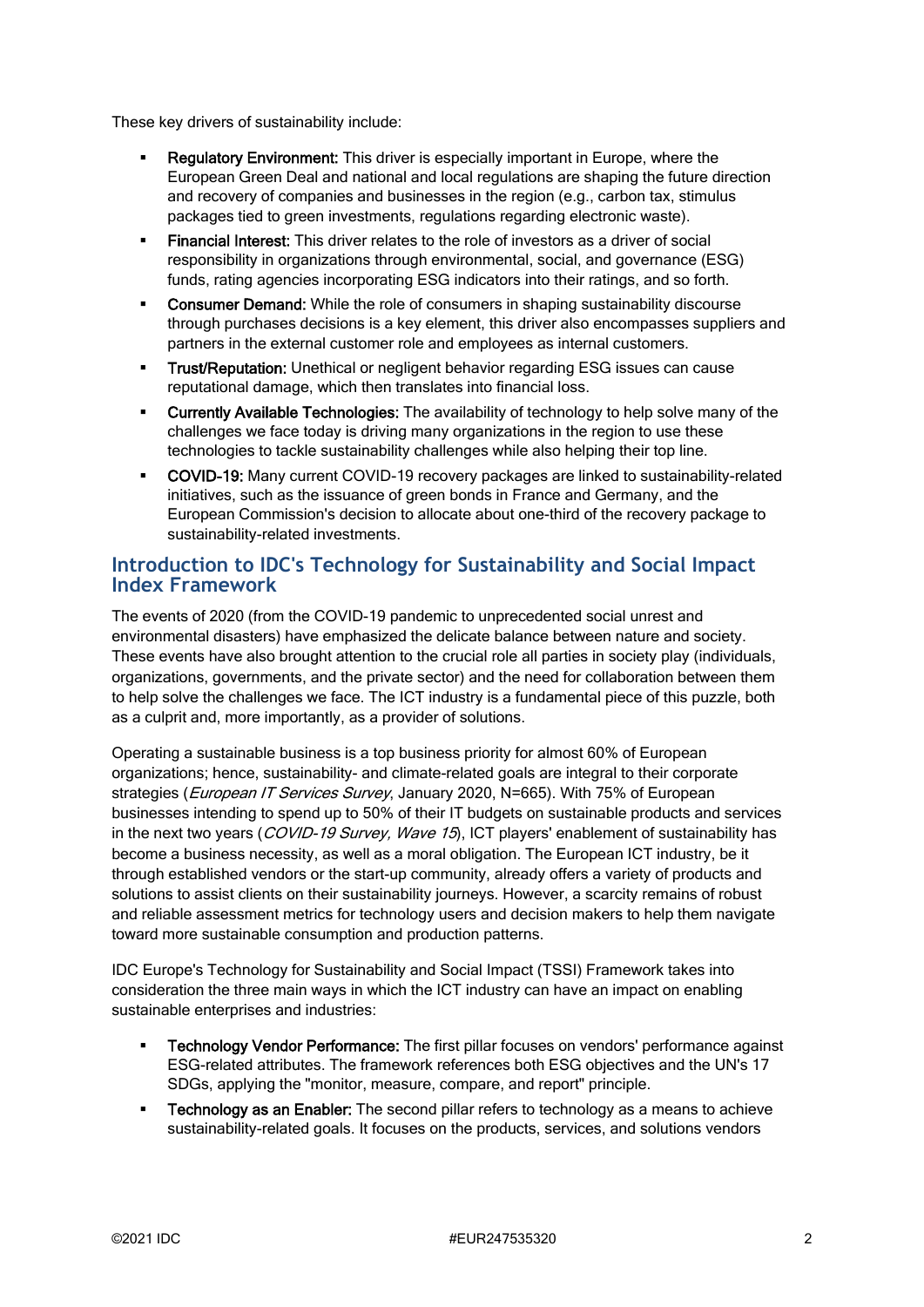offer their clients to meet their sustainability- and diversity-related goals. Product manufacturers demonstrate how their solutions help their customers.

**Technology for Good:** The third pillar focuses on the altruistic side of vendors' activities and actions — good deeds achieved through technology deployment while pursuing good causes. Technology for Good encompasses the not-for-profit altruistic activities and partnerships many technology vendors have implemented to positively impact communities in need — usually, corporate social responsibility (CSR) activities.

IDC Europe's TSSI Index aims to provide a comprehensive vision of the current state of the European ICT industry regarding sustainability and social impact, created to reflect the market's maturity in sustainability achievements and initiatives and to help identify areas still in need of improvement.

# **FIGURE 1**



### **IDC Sustainability Framework — the Three Pillars**

Source: IDC, 2021

The IDC TSSI Index measures vendors against some 140 parameters across these three pillars. With the framework in mind, this Vendor Profile offers a detailed overview and assessment of its sustainability activities and strategy to date.

# **Company Overview**

Founded in 1936 as a hardcopy and imaging vendor in Tokyo, Japan, Ricoh has since moved to providing complex infrastructure for modern office environments. In the Europe, Middle East, and Africa (EMEA) region, the vendor operates as Ricoh Europe. Headquartered in London (U.K.) and Amstelveen (Netherlands), Ricoh Europe has 24 subsidiaries in EMEA that employ 15,000 people. The vendor also has dedicated centers, including the Service Operations Center and AV Network Operations Center (both located in Warsaw) and the User Experience and Innovation Center (Oviedo).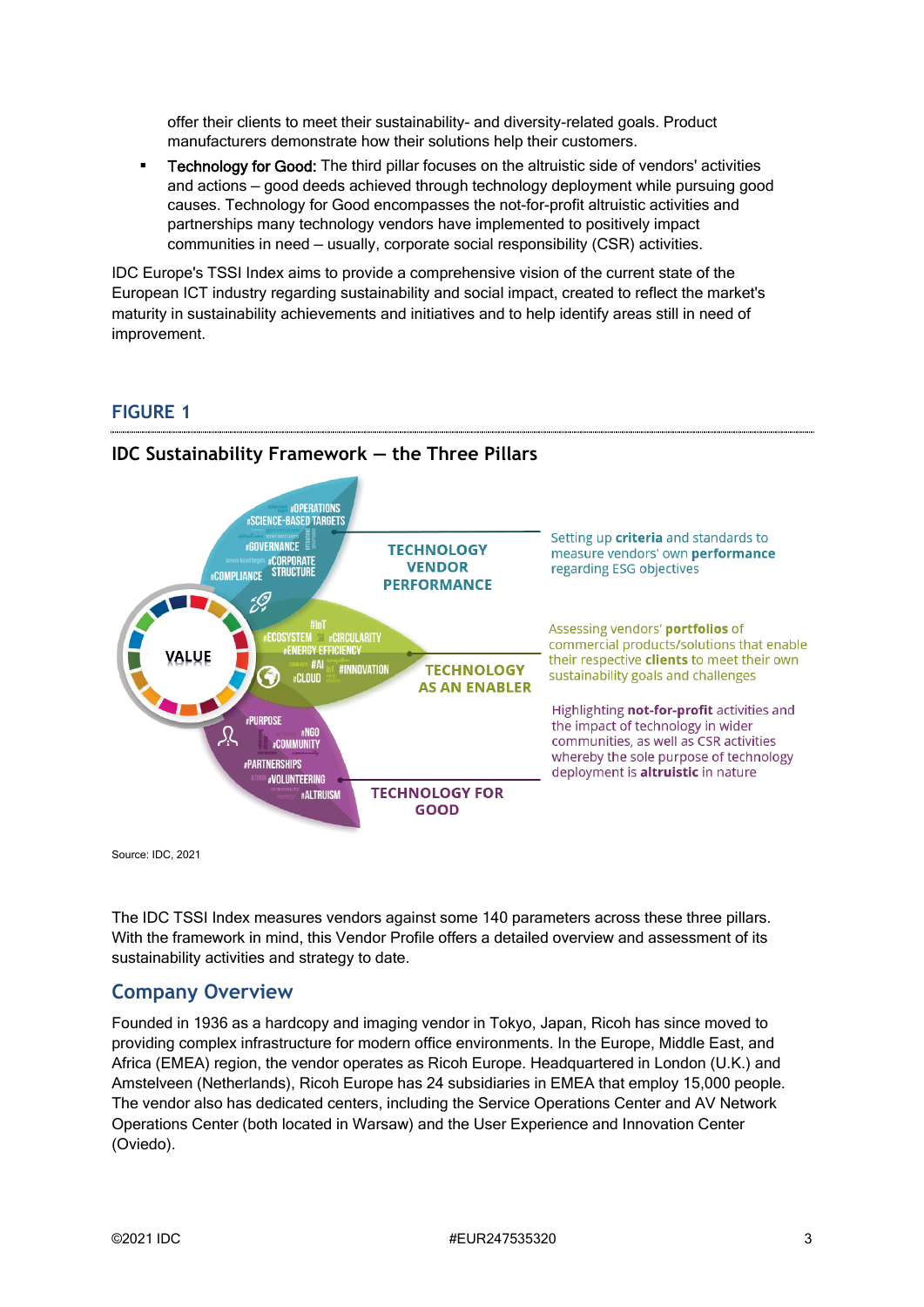# *Ricoh's Sustainability Strategy*

Ricoh's approach to sustainability is to pursue a sustainable society by balancing the Three Ps: Prosperity (economic), People (society), and Planet (environment). One of the key challenges many organizations face, however, is to incorporate and integrate environmental and social aspects within business (financial) measurements. In order to succeed, the role of governance is crucial, and Ricoh has recognized this by incorporating ESG objectives into its overall business strategy. Ricoh has managed to position both financial and ESG goals hand in hand as companywide management objectives.

Stemming from this basic concept, Ricoh has identified seven material issues related to sustainability: Creativity from Work, Quality of Life Enhancement, Zero-Carbon Society, Circular Economy, Stakeholder Engagement, Open Innovation, and Diversity & Inclusion. It has incorporated them into its business strategy. Examples of how the company is incorporating them into environment-related goals include its focus on accelerating energy-saving initiatives and use of renewable energy, as well as providing digital services for new ways of working.

With regard to social sustainability, Ricoh has endorsed a road map from Business for Inclusive Growth (B4IG) that calls for businesses and governments to coordinate their efforts to build an inclusive recovery, in light of the devastating impact of the COVID-19 crisis. As part of B4IG's activities, Ricoh participated in a working group focused on bridging the digital divide to help communities that do not have adequate access to digital infrastructure. Furthermore, Ricoh has launched a global communication campaign that encourages its employees to think about how to achieve the SDGs and act with a real sense of global unity. In Europe, it took the form of encouraging employees to participate in an online educational session about the impact of COVID-19 on dementia research.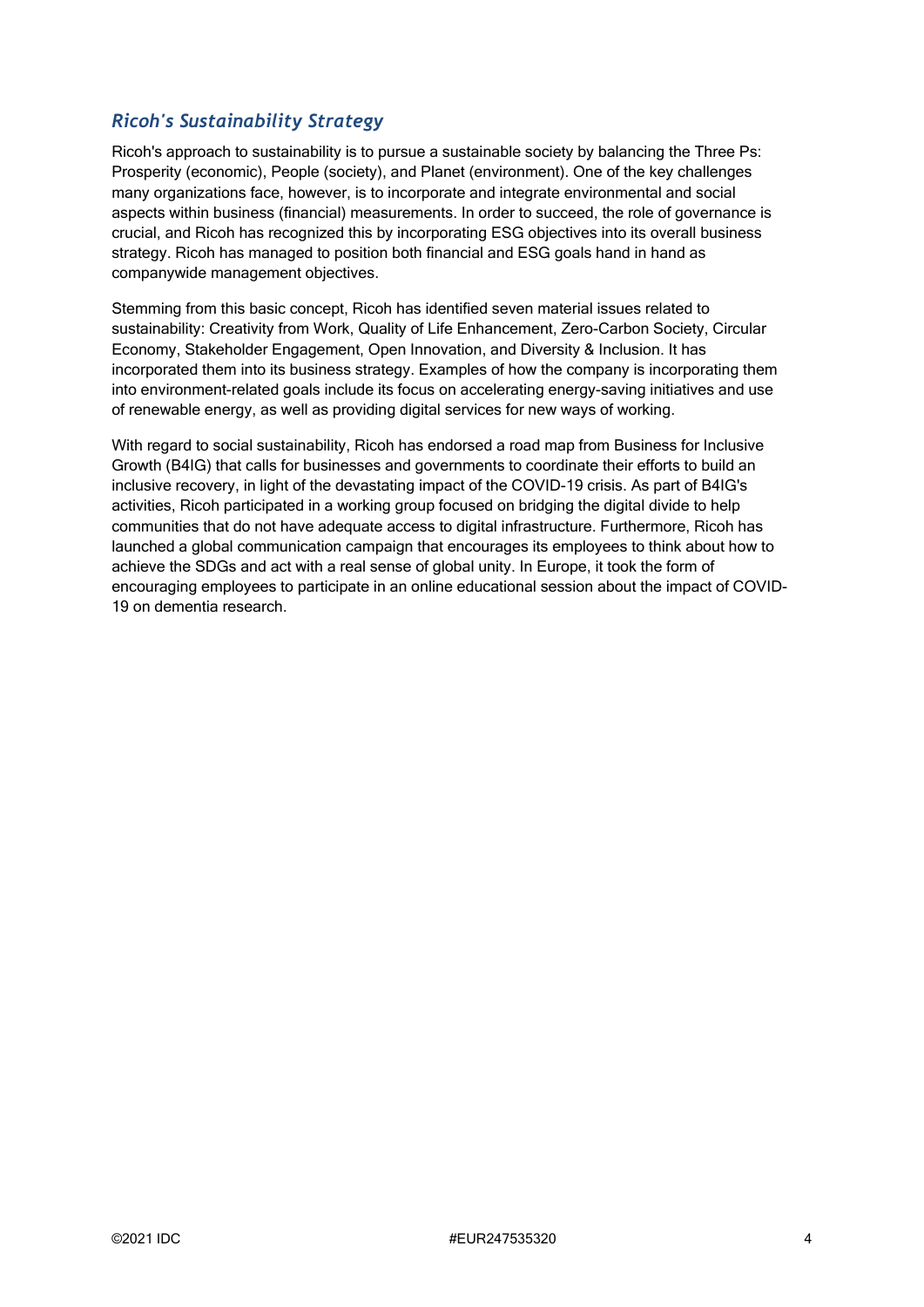# **FIGURE 2**



### **Ricoh's Sustainability Performance Against IDC's Sustainability Framework**

Source: IDC, 2021

# *Ricoh's Overall Performance Against IDC's TSSI Index*

Ricoh was ranked among the top 3 out of 29 companies measured in the IDC sustainability framework. Figure 2 visually illustrates Ricoh's overall performance against the industry average for IT equipment and infrastructure providers. The vendor's performance is strong and well balanced across all pillars, with recorded average scores of 8 on the 10-point scale.

The overall strong performance reflects Ricoh's management strategies and subsequent tactical steps. Specifically, the vendor in its mid-term management plan (MTP) identified the seven aforementioned material issues that, in two key areas (namely "resolving social issues through business" and "robust management infrastructure") are linked to 12 of the UN's 17 SDGs. More importantly, all these material issues are reflected in concrete business strategies and consequently have specific key performance indicators (KPIs) and material targets.

# *Pillar One — Technology Vendor Performance*

The vendor placed among the top 5 out of the 29 vendors tracked for the first pillar. Ricoh outperformed the market on four out of five key categories (Governance, Social Sustainability,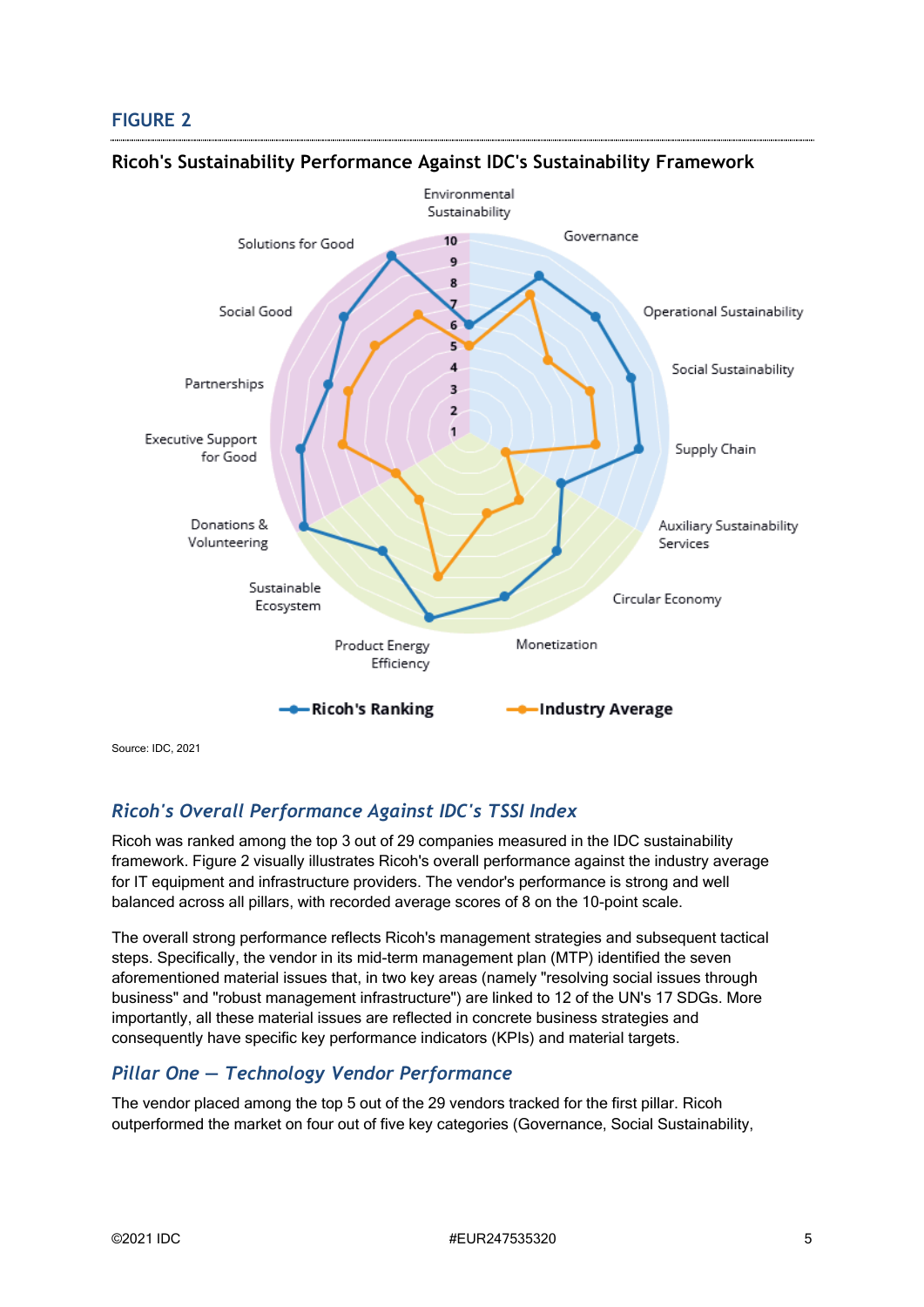Supply Chain, and Operational Sustainability) and scored on par with the average on Environmental Sustainability.

#### **Governance**

The vendor scored eight points in the governance category due to its efforts and focus on:

- Embedding sustainability-related KPIs into the company's executives' evaluation criteria. Specifically, Ricoh has set ESG targets that are aligned to seven material goals, and each target and KPI is embedded in the job description of all executives.
- Appointing a board member/executive to be responsible for corporate responsibility and sustainability management.
- Making an environmental and sustainable-development strategy a part of the company's values.

Solid performance in the governance category is linked to the aforementioned seven material issues in general and, in particular, to robust management infrastructure that underpins Ricoh's mission to develop and offer new value in order to actively contribute toward improving the quality of life and achieving sustainability.

#### **Social Sustainability**

Ricoh has implemented some key initiatives under the social sustainability category, covering issues and activities such as customer trust and privacy, sustainability-related training and education, employee safety and wellbeing, and workforce empowerment. The vendor actively promotes diversity and inclusion principles by, for example, implementing quotas for managers from underrepresented and diverse backgrounds. In the specific subcategory of diversity and inclusion, Ricoh was one of the few vendors reporting the percentage of women in its workforce. In Europe, women represent 27% of the total Ricoh workforce, and every fourth Ricoh executive is female.

#### **Supply Chain Sustainability**

Sustainable supply chain practices include requiring evidence from suppliers of their sustainability goals and science-based targets, adhering to UN Supplier Code of Conduct principles, and certifying that internal company processes meet best practices in relation to sustainability, climatechange, and conflict-material issues.

The factors behind the strong development of Ricoh's supply chain practices include the following:

- A requirement that all Ricoh's suppliers and partners provide material proof of their sustainability goals, have ISO 14001 certification, and manage, recycle, or reuse waste
- Participation in independent assessment/audit programs aimed at improving conditions in conflict-affected countries
- A process in place for the refurbishment, reuse, recycling, mitigation, or substitution of critical raw materials

#### **Operational Sustainability**

Operational sustainability is a broad collection of policies and practices that includes prevention of landfilling, responsible travel policies, and tracking and analyzing sustainability indicators.

The vendor performed very well in operational sustainability compared with the overall average performance of the industry. Within this category, the vendor deployed a number of robust responsible travel policies and has also been actively using a technology solution to track and analyze sustainability indicators. Technological tools are used both to track sustainability indicators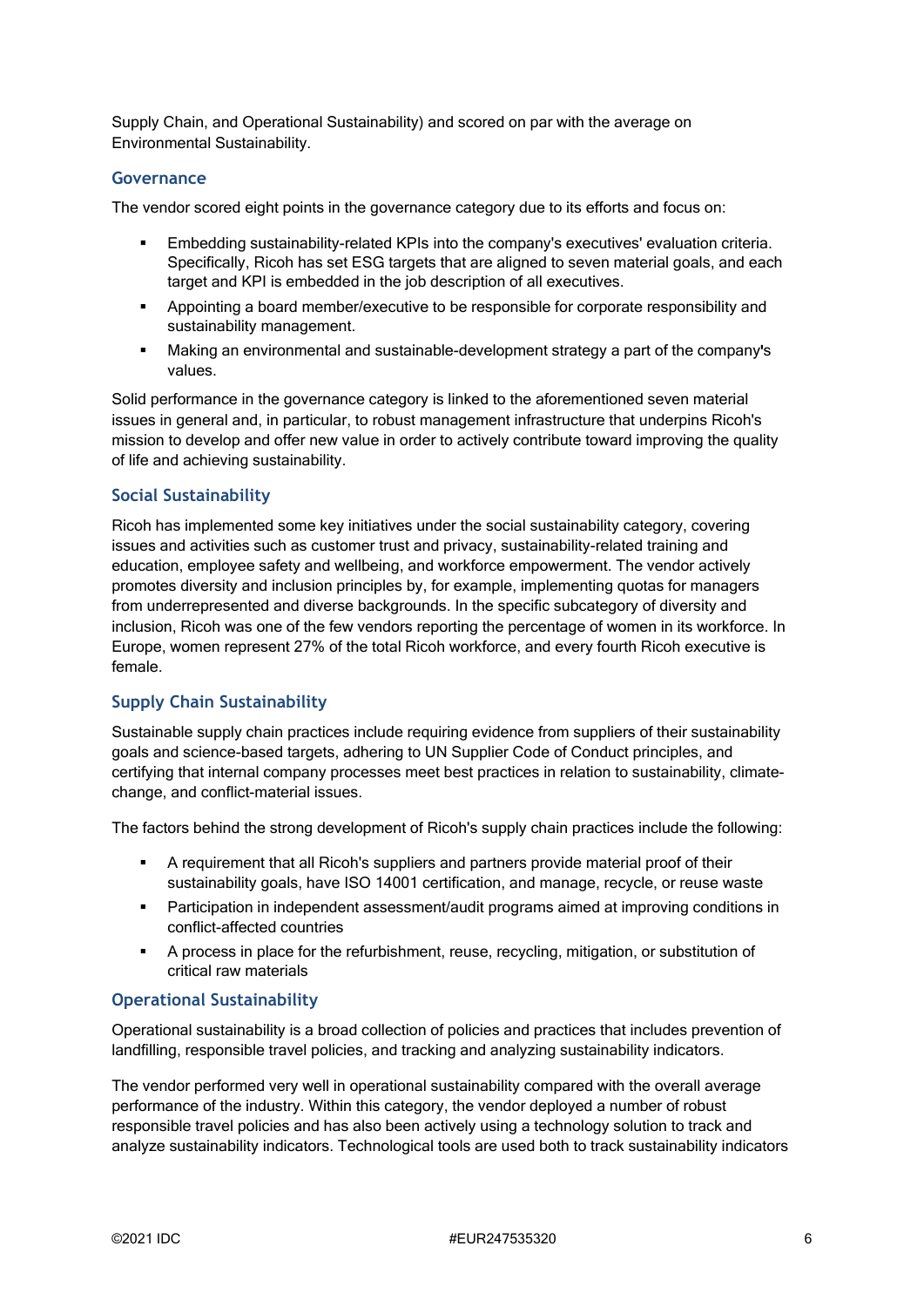within Ricoh and to help external clients address their own sustainability requirements. The vendor uses technology-based tools to track ESG indicators across operations in EMEA, gathering information on all the relevant metrics and KPIs. A case in point is a regular environmental performance report that each of Ricoh's operating companies is required to return. These reports include information on the operating company's greenhouse gas (GHG) emissions and its use of renewable resources. More information on Ricoh's tools for external clients is provided in the section below.

The company aims to reduce its Scope 1 and 2 GHG emissions by 63% by 2030, and its Scope 3 emissions by 20% in the same period, among other ambitious targets.

### *Pillar Two — Technology as an Enabler*

The vendor ranked among the top 3 out of the 29 vendors tracked for the Technology as an Enabler pillar. Ricoh outperformed the market average on all five main categories that IDC identified as must-have sustainability value propositions. These categories are Monetization, Circular Economy, Sustainable Ecosystems, Product Energy Efficiency, and Auxiliary Sustainability Services.

#### **Monetization**

The vendor scored particularly high in this category, thanks to having several pieces in place for monetizing its sustainability approach, such as:

- A diverse portfolio of sustainability offerings that includes sustainability services, products, and product features such as a carbon calculator for customers. An eco mode and eco night sensor mode feature across its products.
- Financial backing, such as Ricoh's sustainability-linked loan agreement with MUFG Bank to borrow JPY 10 billion in April 2020. The sustainability-linked loan is a financial product for companies that set high environmental goals and actively work on climate-change issues. The loan will accelerate the deployment of energy-saving measures by expanding the use of renewables certifications and expanding in-house power production (solar and micro-wind power).

In addition, the company has a dedicated sales team focused on the sustainability and social impact topic, who are trained in SDGs and taught to explain how Ricoh products and services can help clients to solve their sustainability challenges. For specific sustainability topics, Ricoh has an established central ESG team that supports the sales team.

#### **Circular Economy**

The circular economy is central to meeting sustainability-related challenges for product manufacturers. It refers to putting practices in place to encourage or ensure the collection and recycling/remanufacture of products and equipment, as well as enabling new as-a-service business models that remove the need for equipment ownership.

Ricoh performed particularly well across the following attributes:

- **Providing a large portion of its production portfolio (80% both globally and at the European** level) via a product-as-a-service model (for the direct channel)
- Offering recycling, repair, and remanufacture capabilities: In CY 2019, Ricoh sold almost 10,000 units of its GreenLine remanufactured units — with over 80% of existing parts and components (by weight) of the original product being reused — which has been independently audited and certified by the British Standards Institution. The company also complies with Waste Electrical and Electronic Equipment (WEEE) regulations. (In CY 2019, it collected 17,176 tons of equipment.) Ricoh runs a Resource Smart Return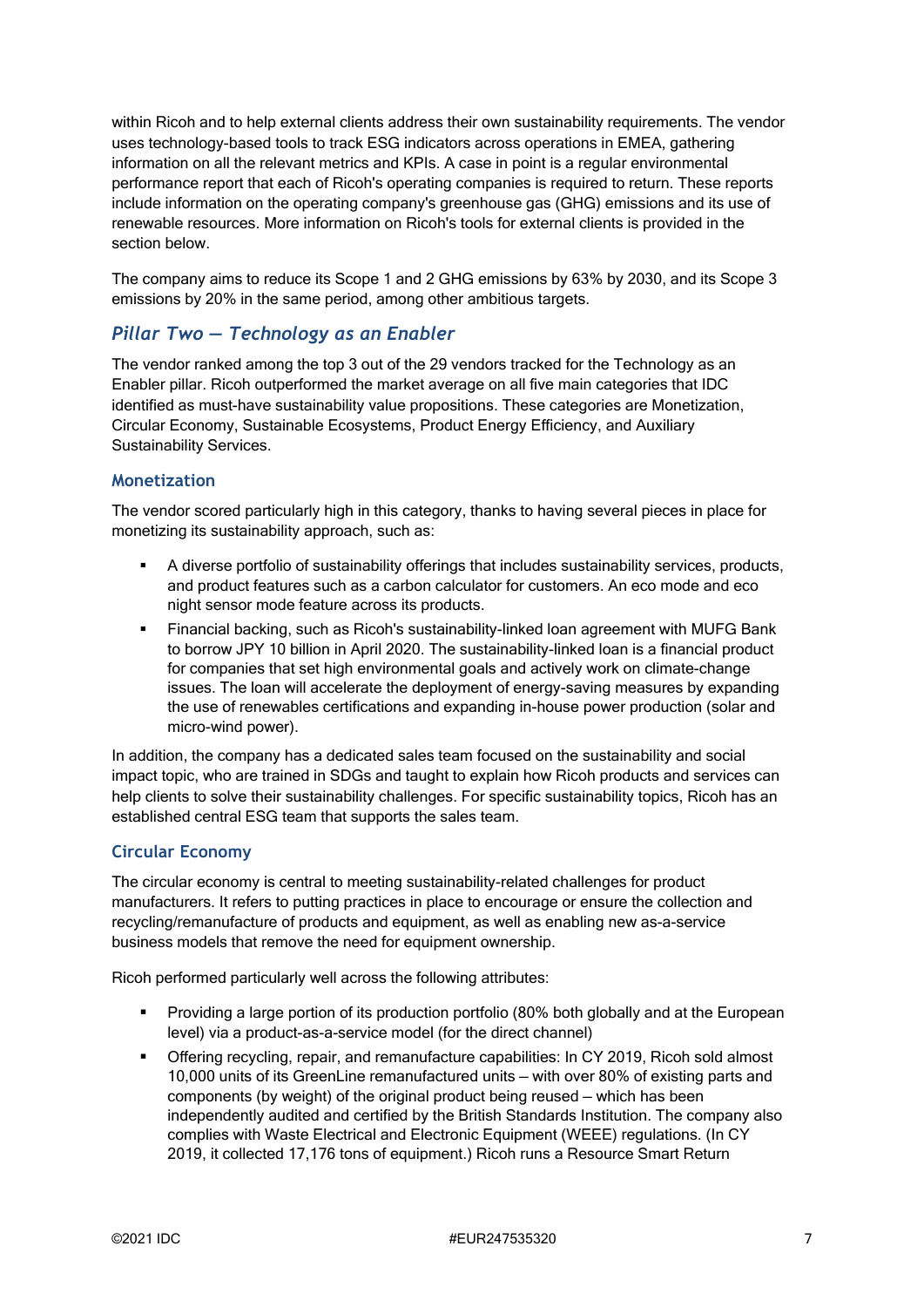Program in 18 European countries for the return of original Ricoh consumables to support its Zero Waste to Landfill environmental policy.

- Tracking and reporting the percentage of recycled metals and plastic materials used to manufacture its own products.
- Adhering to long-lasting design principles and conducting lifecycle services analysis: The vendor provides a comprehensive list of devices that are certified by EcoLeaf methodology.
- Recyclable packaging; in Europe, 100% of the plastics in its packaging are recyclable.
- **•** Designing products for circularity, making them lighter and smaller and enabling interchangeable parts, as well as recycled materials in the production line

The manufacturer has a flagship European center in France for recycling and remanufacturing materials, which, unusually for such a center, provides recycling and remanufacturing services to other brands as well. For example, Ricoh will identify and recover non-Ricoh branded imaging products via its own collection network and remanufacture power circuit boards that employ non-Ricoh components.

#### **Sustainable Ecosystem**

Ricoh has an efficient tracking and enforcement system that ensures its OEM/manufacturing partners adhere to sustainability principles. This system requires the vendor's OEM partners to provide material proof of their sustainability goals and to commit to recycling or reusing waste, as well as mandating ISO 14001 certification or similar credentials to ensure a sustainability management system is implemented.

Ricoh's products carry a range of certifications and ecolabels to inform customers of their energy efficiency, including Blue Angel Mark, EcoLeaf, and Energy Star. Over 90% of the vendor's products carry some form of ecolabel.

Through its flagship center in France, Ricoh is aiming for all parts to be handled and managed by local partners.

#### **Auxiliary Sustainability Services**

Ricoh recognizes the importance of providing a holistic package of solutions related to sustainability. The "Sustainability Optimization Programme" complements the vendor's devices and services portfolio with consultancy-based offerings focused on energy efficiency, paper use, total cost of ownership, and carbon footprint of the document infrastructure. These offerings aim to help Ricoh's customers achieve carbon neutrality via five steps, titled Analyze, Design, Implement, Govern, and Neutralize (customers typically opt for the first three steps of the process). Ricoh's Carbon Calculator is an integral part of the solution and helps clients to assess the actual power consumption values of Ricoh's and competitors' devices.

The sustainability optimization metrics are energy consumption, paper use, and related carbon emissions. In addition, the solution visualizes the carbon footprint of the pre-use phase of the proposed Ricoh devices using data from EcoLeaf. The vendor's carbon-balanced printing module allows customers to neutralize the remaining unavoidable carbon footprint with carbon credits from the UNFCCC project.

### *Pillar Three — Technology for Good*

Ricoh outperformed the market average on all five key categories that IDC identified as must-have sustainability value propositions within the third pillar: Technology for Good. These categories are Executive Support for Good, Partnerships, Solutions for Good, Social Good, and Donations and Volunteering.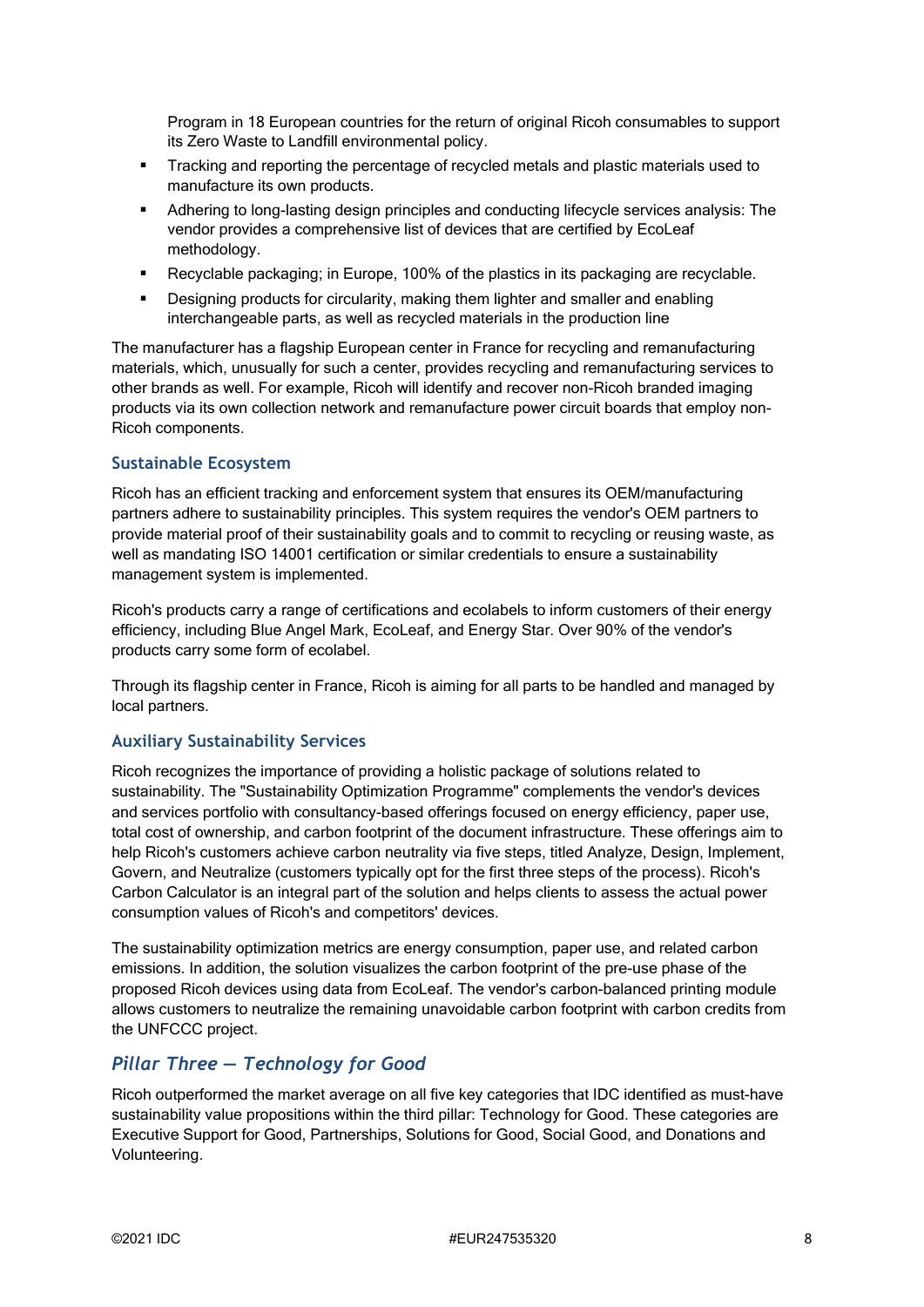#### **Solutions for Good**

Ricoh was very proactive in putting its technological solutions to a good cause, partnering with Alzheimer's Research UK, for example, to coproduce an awareness-raising film titled Dementia Uncovered. The vendor also supported Alzheimer's Research UK in launching its Printed Memories postcard tool, which leverages Ricoh's technology and software solutions to connect people to loved ones who have dementia. In the area of equal opportunities, Ricoh is a Silver Patron of The Prince's Trust, a UK charity that aims to help young people aged 16–25 into employment, further or higher education, or training by giving them access to employability workshops, work placements, and similar activities. Furthermore, in response to the COVID-19 pandemic, Ricoh UK produced 40,000 face shields per week for the country's National Health Service and provided additional personal protective equipment to healthcare systems worldwide.

#### **Donations and Volunteering**

The vendor has been very active on both fronts, providing monetary contributions to worthy causes as well as enabling employee volunteering programs. In Europe alone, over \$1 million has been donated to various causes, and 10,584 employees took part in social contributions in 2019, spending 23,062 hours volunteering. Each Ricoh Europe employee is permitted up to 16 hours of additional paid leave per financial year to undertake volunteer efforts during working hours, as part of the vendor's Employee Volunteering Scheme. Ricoh Europe has set the following three priorities for its work on sustainability in the region:

- Inclusion of Work, which relates to UN SDG #8 (Decent Work and Economic Growth) and #10 (Reduced Inequalities).
- **Quality of Life**, which is linked to UN SDG #3 (Good Health and Well-Being) and #4 (Quality Education).
- **Response to Climate Crisis and Biodiversity, which is related to UN SDG #13 (Climate** Action).

# **FUTURE OUTLOOK**

# **Sustainability Goals**

The IT industry needs to do more to become an agent of change to reverse the current negative health, environmental, and social trends in our society. Vendors that are reluctant to commit to offering viable sustainability portfolios will eventually see their market share decline, suffer potential regulatory fines for non-compliance, and face a loss of trust from both customers and employees. The process of developing such a portfolio can start with setting science-based goals for carbon neutrality and following up with supporting policies and practices.

Fortunately, several leaders are showing the way, and Ricoh, having placed among the top three vendors in IDC's framework, is assuredly among them. Nevertheless, current achievements are not guarantors of future success. Both tangible and intangible indicators are often movable targets that must be adjusted to multiple factors, such as the current status of the regulatory and legal environment.

# *Regulatory and Legal*

Across most of Europe, the legislative framework in relation to sustainability is clearly determined be the European Green Deal, a plan to make the EU's economy sustainable. That translates into following commitments for the future:

No net emissions of greenhouse gases by 2050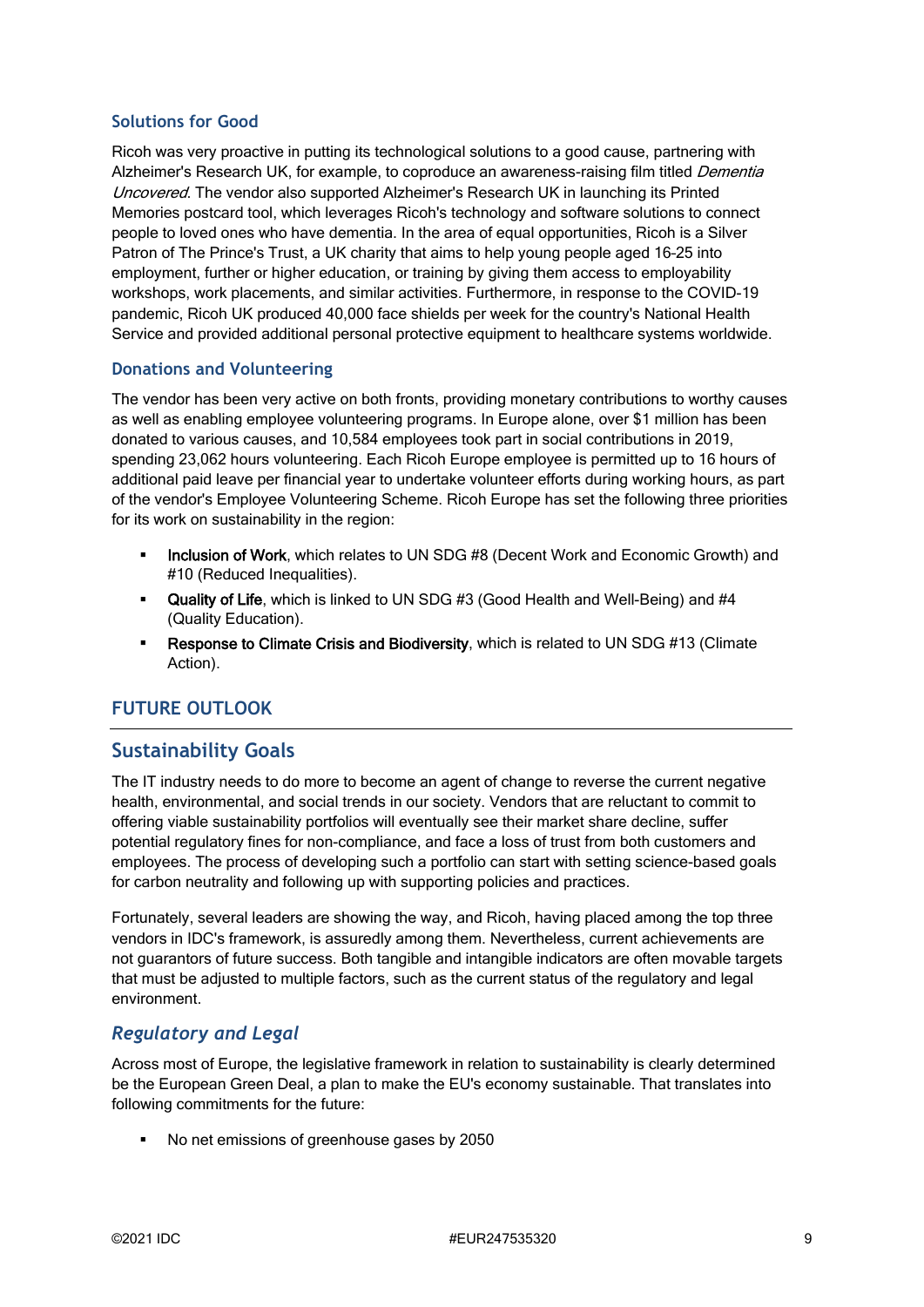- **Economic growth decoupled from resource use**
- No person and no place left behind

The first point suggests a need to set up science-based targets for a range of environmental indicators, such as the share of renewable energy in the organization's total energy consumption, and the amount of GHG/CO2 emissions broken down by Scope 1, 2, and 3, and, ultimately, a target year for achieving carbon neutrality.

Consequently, customers and end users will increasingly want to optimize their own carbon footprint. They will seek solutions such as carbon calculators, as well as advisory and implementation services linked to achieving greater energy efficiency and to conserving resources. Forward-looking vendors will include these solutions and services into their product portfolios.

# *Clarity of Metrics*

The issue of metrics poses something of a conundrum. More stringent rules and regulations are needed to achieve the 2050 goal and consequently to avert climate catastrophe. Businesses, institutions, and individuals will have to comply with these rules and regulations, and even set progressively more ambitious targets. Yet IT users and providers alike, as well as the financial community, rightly point to the lack of clarity and metrics related to sustainability reporting.

Nevertheless, positive change in this regard appears to be on the horizon. For example, the EU's Non-Financial Reporting Directive requires large companies to include a non-financial statement as part of their annual public reporting obligations, which will be revised in April 2021. This measure and ones like it will, hopefully, lead to greater transparency and a more accurate reflection of the impact of ESG goals on financial performance and valuations.

### **ESSENTIAL GUIDANCE**

# **Advice for Ricoh**

# *Keep Strategy and Execution Aligned*

Announcements and proclamations regarding sustainability targets are relatively easy to issue for multinational corporations and large IT players, but backing them up with action is another story. As multiple parties are paying increased attention to the topic, proportionally more eyes will be following whether these pledges are being kept and followed up with real tactical steps, financial disbursements, and personnel deployments. Announcements can make the headlines, but they can also have dire consequences if they are not being kept to and followed through with serious execution. These consequences may come in the form of a rapid loss of trust and credibility. Ricoh has so far been a good example of "walking the walk." The company needs to ensure that it continues to show progression and achievement at the regional level across the different areas of focus and the 17 UN SDGs.

# *European Focus*

Europe is one of the most sustainability-focused continents, with one of the most ambitious agendas regarding carbon neutrality and with increasingly tightening rules and regulations. Despite the seemingly unified approach exemplified by the European Green Deal, Europe consists of 44 countries, often with distinct laws and regulations. Ricoh must take this into account and treat Europe accordingly. While doing so may increase the complexity of execution and add costs, it will also generate larger rewards in two main ways. First, European clients (especially in some subregions and countries) will not accept unsustainable solutions or products, thereby granting a competitive advantage to vendors with a well-developed sustainability portfolio. Second, the European continent as a whole is poised to invest significantly in sustainability — for example, one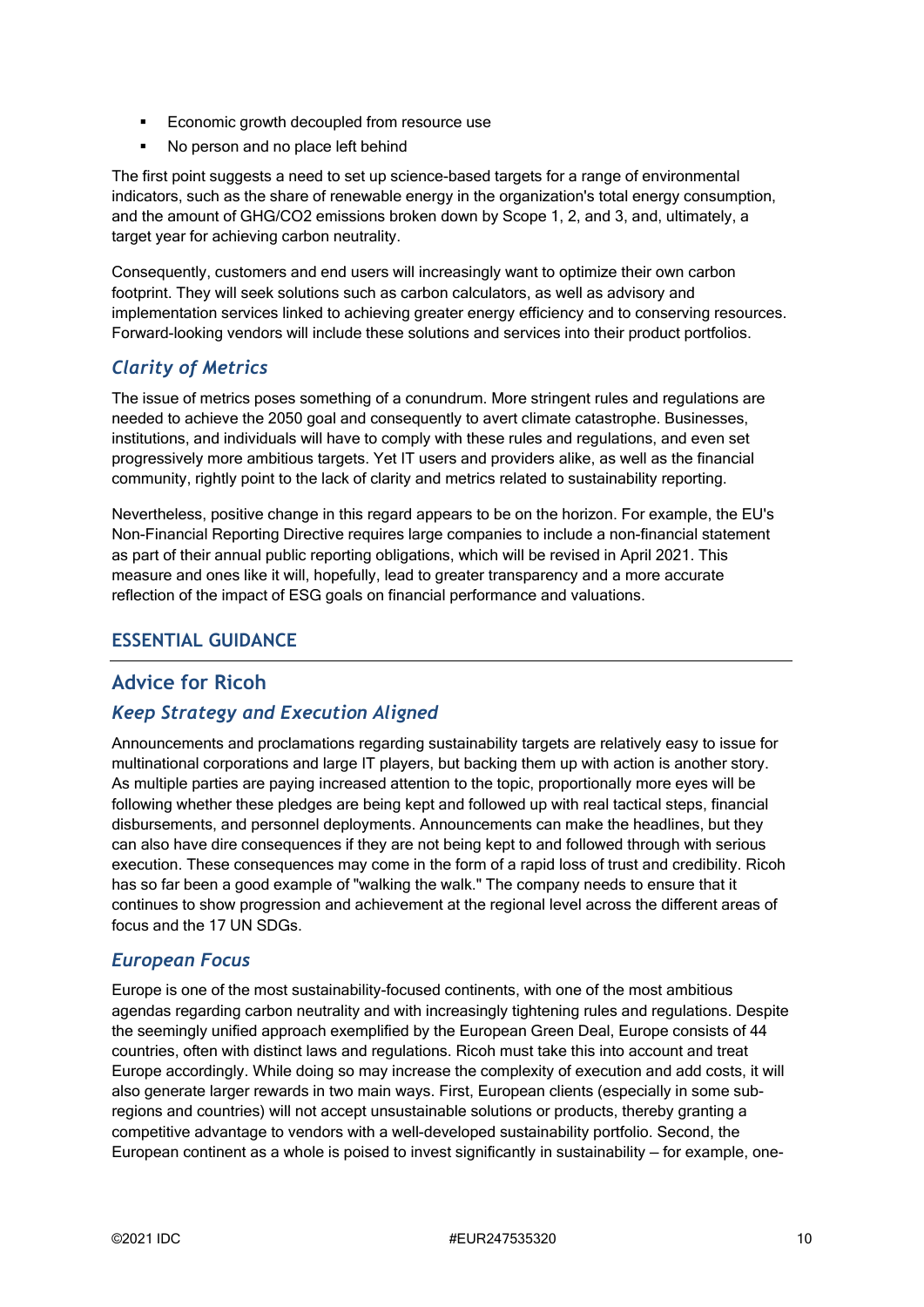third of the European Commission's EUR 1.8 trillion stimulus package is reserved for fighting climate change, and 45% of assets under funds management in Europe employ some kind of ESG consideration.

### *Areas for Improvement*

The sustainability topic is exceedingly complex, variable, and evolving. Along with new and more demanding expectations, the opportunity for an improvement is boundless, even for the best in class. One of these areas is environmental sustainability, which encompasses some areas where more ambitious and challenging goals are needed, among them improvements in overall energy usage. One way to make an incremental improvement in that area is through broader deployment of green building indicators, such as those used in Amstelveen, the Netherlands.

Promoting the availability of its Carbon Calculator product to potential customers is a necessity for Ricoh, given the region's current regulatory focus on the carbon footprints of organizations. The solution can help in the in-use phase of Ricoh products. Extending the service to include non-Ricoh equipment could present an interesting proposition, although it would require a number of partnerships in the region to enable scalability. In addition, expanding the current remanufacturing center or replicating it at a smaller scale in other European countries could be beneficial, as could engaging with local recycling experts to explore the possibility of scaling up this part of the process.

# **LEARN MORE**

# **Related Research**

- **IDC Europe Technology for Sustainability and Social Impact Index Market Maturity report:** Infrastructure and Enterprise Equipment Manufacturers (IDC #EUR146127520)
- Ricoh: A Printing Vendor's Digital Transformation (IDC #EUR146251220, May 2020)
- **IDC Survey Spotlight: Impact of Sustainability on Technology Vendor Selection Processes:** Sustainable Portfolios, Part 3/3 (IDC #EUR246922120)
- The Sustainable Enterprise: How Technology Can Help Achieve Sustainability in a COVID Reality (IDC #EUR146996920)

# **Methodology**

IDC analysts leveraged the results of an extensive study of 29 enterprise equipment manufacturers and consumer electronics providers for this profile. IDC Europe's Technology and Sustainability Practice has created a framework that takes into consideration the three main ways in which the ICT industry can enable sustainable enterprises and industries. The main proprietary survey tool collects mainly science-based data from individual vendors, with the goal of monitoring, collecting, aggregating, and analyzing the sustainability theme from the IT perspective. The output is an industry index dedicated to a group of technology providers with similar characteristics. This particular study analyzes inputs from product manufacturers, which includes hardware providers, office automation vendors, and consumer electronics manufacturers.